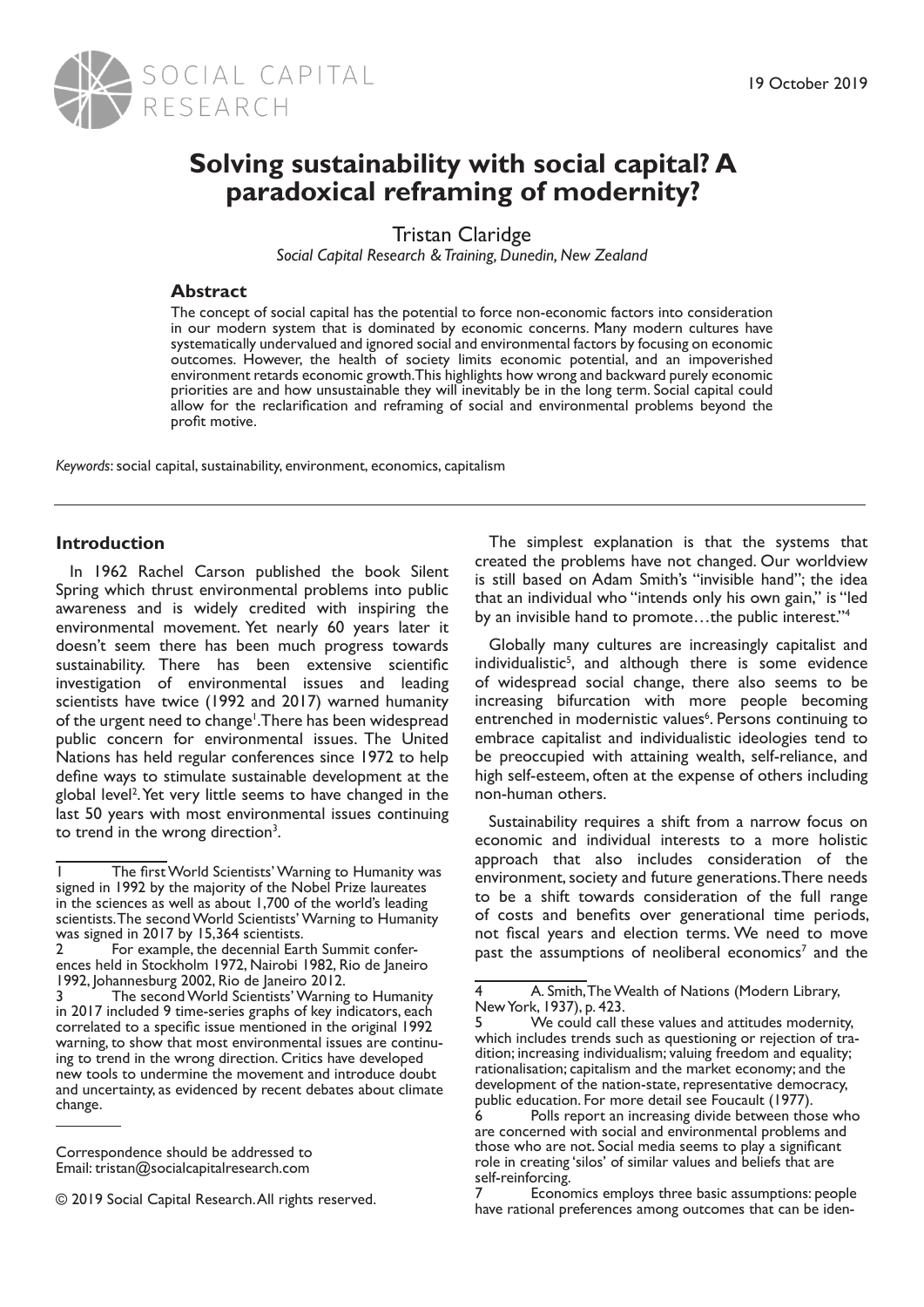problems resulting from concepts such as externalities<sup>8</sup> that undervalue or ignore non-economic considerations. Not only are the underpinnings of neoliberal economics wrong, they are entirely backwards.

#### **Refocusing what's important**

By focusing on economic outcomes, modernity has systematically undervalued and ignored the factors upon which it depends. The health of society limits economic potential, and an impoverished environment retards economic growth. Although interrelated, the economy is inseparably linked and dependent on society and the environment.

The economy is a construct of society that involves the provision of the basic needs but does not contribute directly to the attainment of higher order needs<sup>9</sup>. As a construct of society, it is completely reliant on society for labour and markets, and social ills directly undermine economic potential. Therefore, while there is interdependence, long-term economic growth is dependent on the health of society. This approximates the opposite of modern priorities.

Similarly, the economy is reliant on the environment, particularly for material input and output, as well as for sustenance of society itself. The environment provides ecosystem services such as suitable air, water, and food that are essential for human survival, and various other functions required for continued economic activity such as decomposition of waste, natural pollination of crops and other plants, and control of climate. The modern system has taken these services for granted and placed little or no value on them, resulting in their exploitation and deprivation.

This is akin to cutting a tree branch while sitting on it, except that it may not be us who fall but our children and future generations.

But how do we achieve this shift in modern economic and political systems that are preoccupied with profit and power?

Is the solution to force non-economic factors into economic consideration by calling them 'capital'? Or are non-classical types of capital such as social capital<sup>10</sup> exacerbating the problem? Does casting noneconomic values as "capital" given them credence? Or does it perpetuate and reinforce a narrowly economic worldview?

To explore these questions, we need to identify how and why economists have increasingly focused on broader forms of capital than those defined by Adam Smith.

Garrett Hardin's seminal 1968 publication The Tragedy of the Commons identified the tragedy engrained in Adam Smith's "invisible hand"<sup>11</sup>. Hardin pointed out the inevitable tragedy that ensues from the narrow pursuit of self-interest that results in the depletion of any shared and unregulated resource such as atmosphere, oceans, rivers, fish stocks, etc. Hardin, and other forward thinkers, could understand the finite nature of earth's resources and the inevitable "tragedy" of the prevailing economic approach.

The significance of this became beautifully illustrated by the famous Blue Marble photo taken from Apollo 17 in 1972. This photo became a symbol of the environmental movement, showing earth's frailty, vulnerability, and isolation amid the vast expanse of space. In the same year the Club of Rome published The Limits to Growth which further highlighted the finite nature of earth's resources. The report was met with fierce criticism from intellectual watchdogs of powerful economic interests, but history has proved its conclusions to be surprisingly valid<sup>12</sup>.

In 1973 progressive economist E.F. Schumacher used the term "natural capital" to describe the goods and services provided by the natural environment $13$ . The concept attempts to overcome the shortcomings of conventional economics by assigning value to ecosystem services. In practice however it is typically a crude valuation of natural and ecological systems as they relate to human interests and needs.

Although the concept of natural capital allows for ecological systems to be assigned value it does not mean that this value will be fully incorporated into decision making along with other criteria. For example, if pollution of the ocean is treated as an externality it will be exploited even if the ocean's natural capital value is recorded in a register of accounts. The result is that the loss of natural capital continues to accelerate and is mostly unnoticed or overlooked by mainstream

tified and associated with a value, individuals maximize utility and firms maximize profit, and people act independently on the basis of full and relevant information.

<sup>8</sup> Externalities refers to situations when the effect of production or consumption of goods and services imposes costs or benefits on others which are not reflected in the prices charged for the goods and services being provided.

A healthy economy could be argued to provide the opportunity for higher order needs by efficiently meeting basic needs. However, consumerism keeps people seeking lower order needs even after basic needs are met: the big house, new car, latest gadgets, etc that impairs the pursuit of higher order needs, such as self-actualisation.

<sup>10</sup> Other examples include natural capital, human capital, cultural capital, symbolic capital, psychological capital

<sup>11</sup> But originated in an essay written in 1833 by the British economist William Forster Lloyd.

<sup>12</sup> Nørgård, Jørgen Stig; Peet, John; Ragnarsdóttir, Kristín Vala (March 2010). "The History of The Limits to Growth". The Solutions Journal. 1 (2): 59–63. Retrieved 1 July

<sup>2014.&</sup>lt;br>13 Ernst Friedrich Schumacher is widely credited with the first significant treatment of the term. It was further developed by Herman Daly and Robert Costanza and more recently has been used in UN declarations.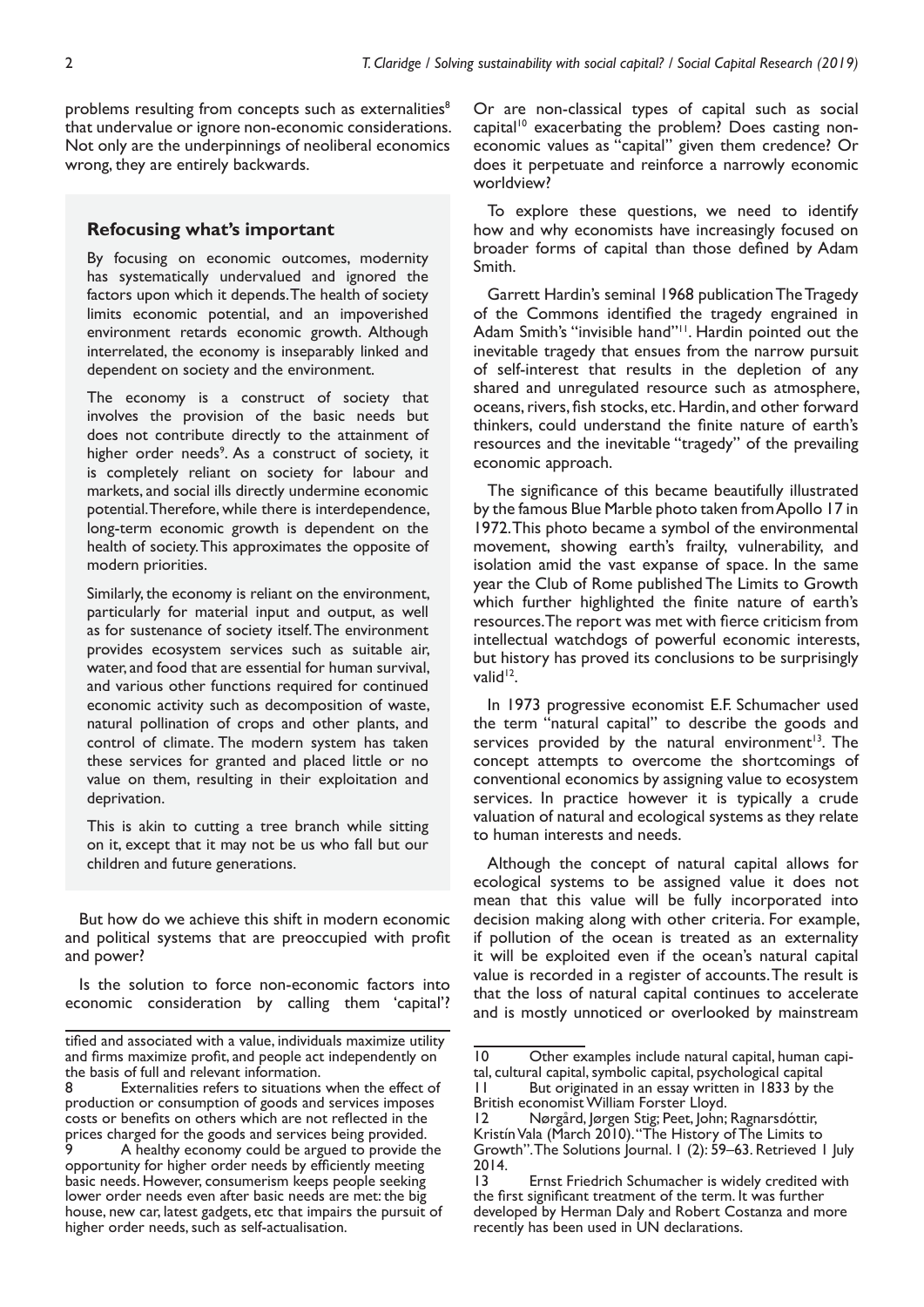#### economic analysis.

These problems were highlighted in the highly influential book Natural Capitalism published by Paul Hawken, Amory Lovins, and Hunter Lovins in 1999. The authors stated: "What might be called 'industrial capitalism' does not fully conform to its own accounting principles. It liquidates its capital and calls it income. It neglects to assign any value to the largest stocks of capital it employs – the natural resources and living systems, as well as the social and cultural systems that are the basis of human capital."<sup>14</sup>

Non-economic types of capital such as natural capital and social capital attempt to reverse these errors by making that which is unvalued valued in modern systems that are heavily focused on economic considerations. They place these priorities in the economic arena and attempt to add them to accounting systems. However, overwhelming evidence would suggest that it has been ineffective.

The problem is not capitalism per se, but the dominant form of capitalism (i.e. industrial capitalism). The problem is not with science; there is more than enough knowledge and understanding. The problem is not even with the economic discipline, although it may seem like I am relentlessly critical of the entire discipline. The problem is moral, and since morality is normative, **the problem is social.**

This claim requires some consideration and further explanation. It strikes at the heart of my earlier question since if the problem is social, is there an important role for the concept of social capital in sustainability?

# **Morality and sustainability**

By virtue of my birth (and little else) I am unlikely to be disadvantaged in my lifetime. I could be consumeristic and wasteful, and exploitive within legal limits, and the impacts are unlikely to affect me personally. I'll likely be dead before environmental consequences become sufficiently bad to cause much disadvantage to me directly. But my actions will and do affect other people alive today and future generations, as well as non-human life. Acting purely and narrowly in my own interest does not require any change to the status quo. For someone in a cultural socio-economic position such as mine change must be a moral imperative. Sustainability is a moral consideration. Why should anyone act in the interests of others? Why shouldn't we be out for our own interests regardless of the impacts on others? Sustainability calls for a reprioritisation of values beyond those that are narrowly self-serving.

Somewhere along the way it became socially acceptable to exploit others (other humans, non-humans, natural

14 Hawken, Lovins and Lovins 1999 Page 5.

systems, and future generations) for personal gain (as long as it wasn't blatantly criminal). Not only did it become acceptable, it came to represent high social status. Excessive consumption (as a demonstration of high wealth) represented success and achievement, and it was to be desired and pursued, often at the expense of other important priorities. Profit was the focus, but the source of the profit was ignored. It was socially acceptable to invest in a company that made its profit from paying its workers \$1 per day or exploiting environmental or health and safety regulations to minimise costs. Most people in society came to revere the mega rich, regardless of how they made their money.

Therefore, the problems relate to societal values.

# **The growing divide between values and actions**

What we consider to be appropriate has changed significantly over time. Slavery was once treated as an established institution but is now considered abhorrent to virtually all modern societies. Societal values have also changed in relation to women's rights, animal rights, and even the rights of all living and non-living things.

Our moral considerations have changed, and in general, have expanded in their scope. Unfortunately, for many people their actions change more slowly than their values. Actions tend to be somewhat habituated since we tend move through our daily lives operating largely on the basis of presuppositions, or background understandings, that are infrequently tested. They are prereflective, meaning that we only become fully aware of them when we reflect on them. This background context can easily become disconnected from our values when our beliefs change, unless we reflect deeply on the meaning and significance of our daily actions.

Most people find it simple to ignore this disconnect between values and actions and our cognitive processes makes this fairly easy to do. We have over 175 cognitive biases and many of them help conserve mental energy by finding supporting evidence of what we already know. But the contradiction lingers and festers, causing nagging discontent.

This incongruity includes the hidden contradiction between desired return on investment, economic growth, profit and prosperity and moral considerations. We want cheap products but don't want the environmental pollution and social exploitation that come from their production. We want the drugs that are developed with animal testing but value animal rights. We want our share portfolio to provide a return but fail to connect any moral considerations. We blame others for social and environment problems, but the reality is our own spending patterns are creating or perpetuating these problems.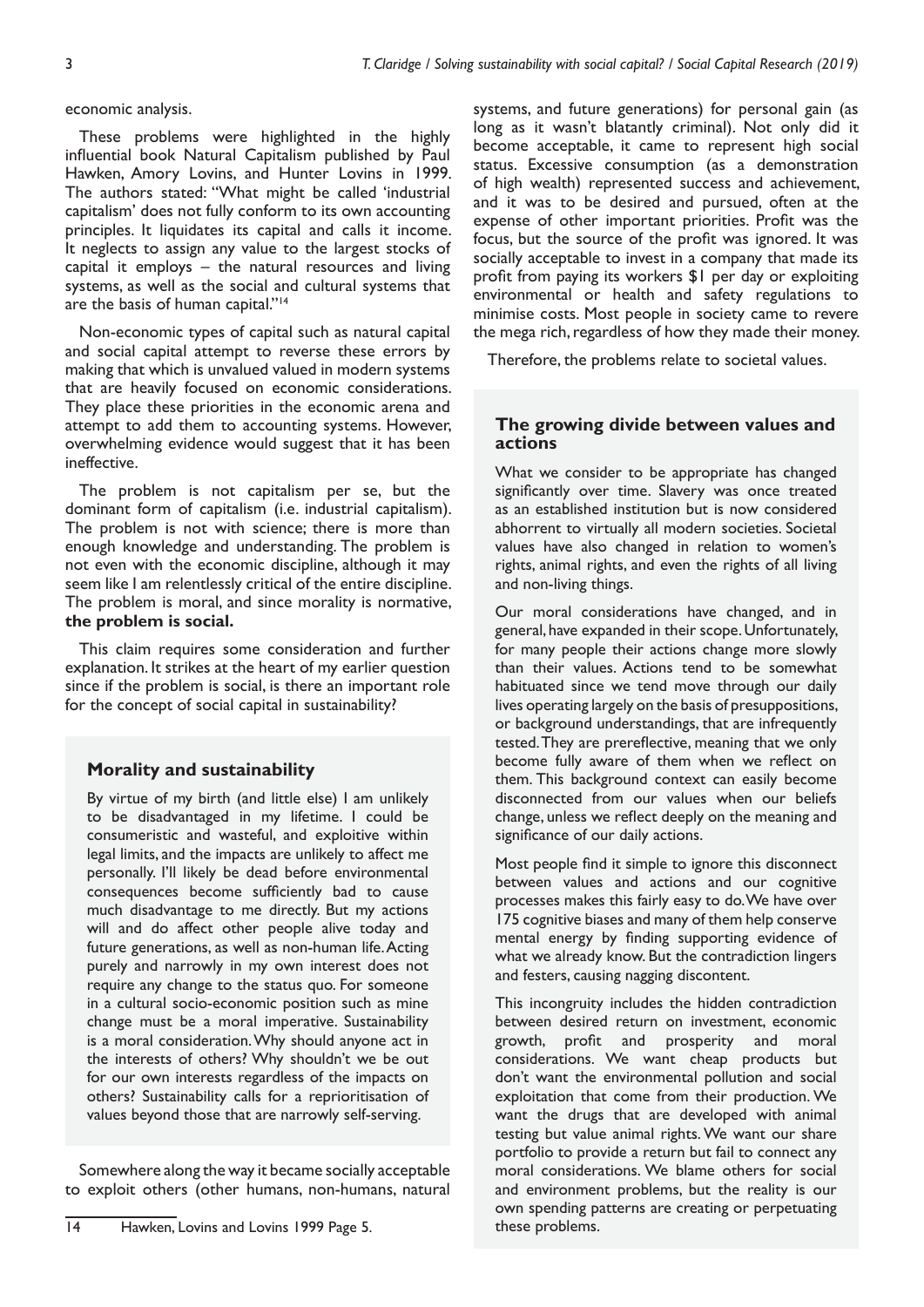We need a fundamental change of values. We need to redefine our moral frameworks. We need to reconcile the gap between our current values and our actions<sup>15</sup>. We need to reconnect with human nature – the innate desire to cooperate, share, and care. We need to regain our empathy and compassion. We need to reset our moral compass because our collective actions are currently deeply immoral. We need to identify the misconceptions and mistruths that rule our modern economic and political system and debunk and dismiss them.

Greed has created enormous inequality that is resulting is suffering and even death for large numbers of people, both in the developed and developing world. We are disadvantaging future generations; leaving our children worse off, with numerous serious problems and fewer options to solve them. We are exploiting other animals and natural systems for our temporary gain, appropriating the majority of the productive capacity of the planet for our own use, leaving little for other life.

The problem is not a lack of understanding of environmental and social processes and problems, the actions required to reduce or reverse these problems, the importance of change, and the potential consequences of not changing. It's straightforward; we need to stop treating natural resources as infinitely available and ecological systems as infinitely resilient. We need to stop acting like other people are competition, or a resource for our own profit. The stumbling block is achieving change. How do we get people, and the businesses and governments that act in their interest, to change?

This again highlights that the problem is social since values are socially defined.

Sustainability involves meeting the needs of the present generation without compromising the ability of future generations to meet their needs. While there are unknowns about how technological developments will change future needs, the general principle of sustainability is to meet human development goals while simultaneously sustaining the ability of natural systems to provide the natural resources and ecosystem services upon which the economy and society depend. Underpinning this is the concept of triple bottom line (TBL) which states that there is not one bottom line (fundamental and most important factor which has traditionally been economic) but three bottom lines that should all be included in decision making: economic, social and environmental.

TBL calls for the acknowledgement of the interrelationships and interdependency between the economy, society and environment. This is difficult in an economic system that regards the negative consequences of economic activity on the environment and society as "externalities". Externalities represent a form of market failure, where the free market fails to efficiently allocate resources. Typically, market failure requires government intervention through legislation or regulation including the use of taxes and subsidies to artificially assign value to impacts that would otherwise be considered externalities. However, government intervention is rarely highly effective since it is a blunt tool that is only as good as its design and enforcement.

The dominant belief in the corporate world is that a company only has responsibility to its shareholders to maximise profit (known as shareholder theory)<sup>16</sup>. This view means a company has no social or environmental responsibility. In fact, this means a company has a moral imperative to maximise profit including where it results in exploitation of the environment or society. This worldview justifies cost-cutting on health and safety and environmental protections, even where there is risk of permanent injury and death to workers and the public, and the risk of permanent and irreversible damage to ecological systems<sup>17</sup>.

Therefore, under this mindset, the government must intervene to assign value to externalities, so they can be accounted for in the free market. This can allow companies, including those who believe in shareholder theory, to follow the principle of the triple bottom line while meeting their responsibilities to shareholders.

However, interventions are rarely perfectly designed, implemented and enforced, allowing companies to find loopholes or workarounds to maximise profit. This can result in situations where companies can make more profit from breaking regulations than the costs of fines if caught. This can result in the ridiculous situation where company executives believe they have a moral responsibility (to shareholders) to break government regulations in order to maximise profit.

These beliefs are at an extreme end of the spectrum, although clearly held by some. Regardless of the prevalence of these views they are indicative of a system that has structural barriers to long-term sustainability. The response to this problem to date has been to manipulate the system rather than make widespread changes.

I believe the widespread interest in non-standard forms of capital is evidence of the desire and urgent need to change our economic and political systems. However, casting natural and ecological resources and systems as natural capital is not beneficial if said 'capital' continues to be treated as a free amenity in inexhaustible supply

<sup>15</sup> Many people are concerned about the morality of their investments but continue to invest money without consideration for how their profits are made. Many people are concerned about environmental degradation but continue to use products that have high environmental consequences.

<sup>16</sup> Also called the Friedman Doctrine after economist Milton Friedman's 1970 essay. An article in The Economist 31 March 2016 claimed that "today shareholder value rules business." Although increasingly some companies view their role as moral protagonists who have purpose beyond profits.<br>17 See for example the Bhopal Union Carbide disaster See for example the Bhopal Union Carbide disaster for an example of cost-cutting on safety equipment that resulted in approximately 15,000 deaths. Also see the 1978 Nigerian oil spill where poorly maintained pipes burst spilling over 500,000 barrels of oil. There are numerous other examples.